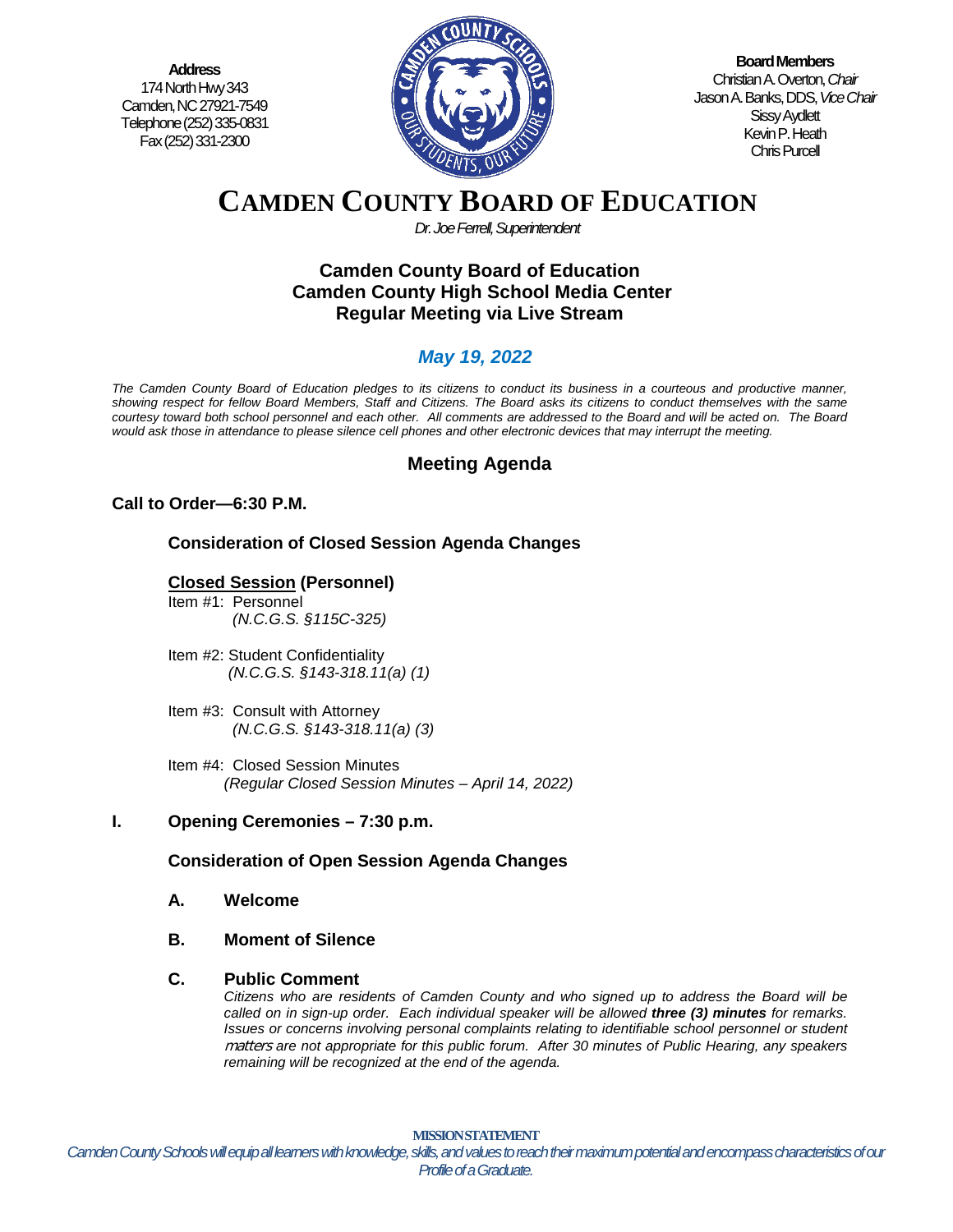## **D. Pledge of Allegiance**

### **E. Board Spotlight**

**F. Open Session to Appear**

#### **II. Consent Agenda**

#### *The following items are recommended for approval by consent of the Board:*

- A. Approval of Minutes *(Regular Session Minutes – April 14, 2022)*
- B. Budget Amendments *(Budget Amendments will be presented to the Board.)*
- C. Field Trip/Transportation Request Form *(Master Chief Lyn Dupree, JROTC Instructor, has submitted a request for travel to Anniston, Alabama, with six students to attend a five day civilian Marksmanship Program. The group will depart on Sunday, May 29, 2022 and return on Saturday, June 4, 2022.)*
- D. Field Trip/Transportation Request Form *(Hollie Schratwieser, Agriculture Education Teacher and FFA Advisor, Camden County High School, has submitted a request for students to travel to the NCFFA Center in Elizabethtown, North Carolina to attend the NCFFA Camp to compete in events and collaborate and meet students from other chapters across the state. The group will depart on Monday, June 6. 2022 and return on Friday, June 10, 2022.)*
- E. Field Trip/Transportation Request Form *(Hollie Schratwieser, Agriculture Education Teacher and FFA Advisor, Camden County High School, has submitted a request for students to travel to the Raleigh Convention Center in Raleigh, North Carolina to compete in State Career Development Events and receive recognition for state events already won. The group will depart on Tuesday, June 21, 2022 and return on Thursday, June 23, 2022.)*

#### F. Field Trip/Transportation Request Form *(Hollie Schratwieser, Agriculture Education Teacher and FFA Advisor, Camden County High School, has submitted a request for students to travel to Indianapolis, Indiana to attend the 95th National FFA Convention to attend convention sessions and receive awards. The group will depart on Monday, October 24, 2022 and return on Sunday, October 30, 2022.)*

G. Field Trip/Transportation Request Form *(Amber Davis, Principal of Camden County High School, has submitted a request for students to travel to Greensboro, NC to attend the Track and Field State Meet. The group will depart on Thursday, May 19, 2022 and return on Friday, May 20, 2022.)*

#### **III. Information Updates**

A. School Safety and Security Update *(Mike Lawrence, School Safety and Security contracted provider, will update Board Members on school safety and security.) Action: For Information Only*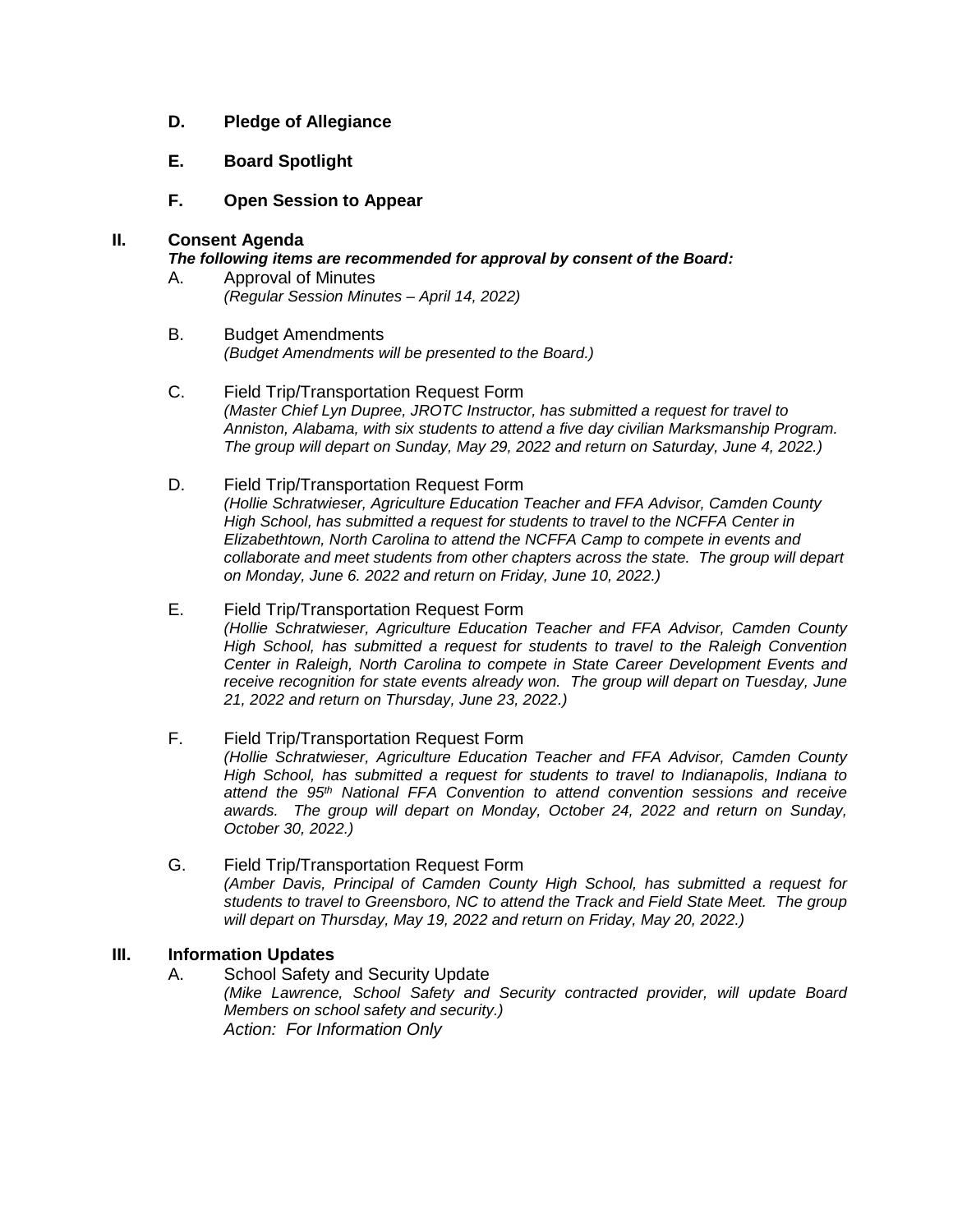- B. School Highlights *(Lisa Byrum, Principal of Camden Intermediate School, will present CIS highlights to Board Members.) Action: For Information Only*
- C. Summer Bridge Academy *(Angel Lasher, Chief Academic Officer, will update Board Members on Summer Bridge Academy plans.) Action: For Information Only*
- D. Camden County Schools' Strategic Plan Update *(Larry Lawrence, Chief Operations Officer, will update Board Members on Goal 6 of the Strategic Plan (August 1, 2019 to June 30, 2023).) Action: For Information Only*
- E. Student Board Members Update *(Senior Student Board Member, Libby Coker, and Junior Student Board Member, Morgen Brewton, will present student updates to the Board Members.) Action: For Information Only*
- F. Financial Update *(Monthly Fund Summary is attached for review.) Action: For Information Only*

#### **IV. Action Agenda**

- A. Face Coverings Policy Code 4231/5021/7263.OPTA Revised January 18, 2022 *(Superintendent Ferrell will discuss the Face Coverings Policy with Board Members for consideration of changes as required by recent legislation.) Action: For Consideration of Policy Changes*
- B. Board of Education Meeting Calendar *(Superintendent Ferrell will present the 2022-2023 Board of Education meeting calendar for Board Members' consideration.) Action: Approval of Board Meeting Calendar*
- C. Board of Education Meeting for End-of-the-Year Close-Out Amendments *(Superintendent Ferrell will ask Board Members to select a June date for consideration of End-of-the-Year Close-Out Amendments.) Action: Approval of Close-Out Date*
- D. Camden County Schools Student Accident Insurance Coverage *(Ina Lane, Chief Student Services Officer, will update Board Members regarding Camden County's Student Accident Insurance coverage for the 2022-2023 school year.) Action: Approval of Coverage*
- E. NCSBA PLS Update: Spring 2022 Policy Updates *(Superintendent Ferrell will discuss with Board Members the NCSBA PLS Update: Spring 2022 Policy Updates previously presented to Board Members via email.) Action: Table Policy for Customary Review*